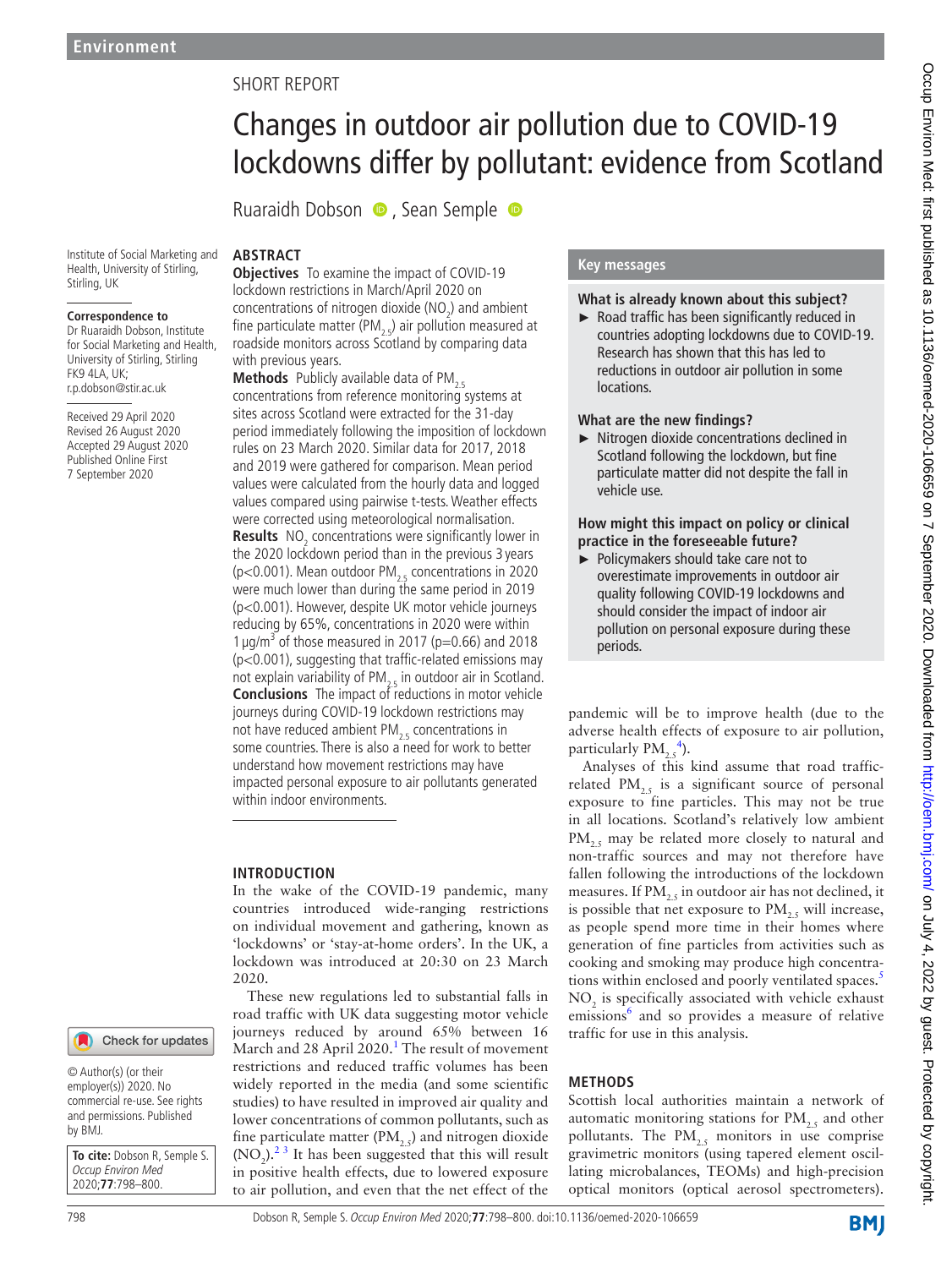<span id="page-1-0"></span>

| Geometric mean PM <sub>2</sub> and NO <sub>2</sub> in Scotland 24 March-23 April in years 2017-2020, including both observed and normalised data<br>Table 1 |                               |                                                                                        |                                                                                        |                               |
|-------------------------------------------------------------------------------------------------------------------------------------------------------------|-------------------------------|----------------------------------------------------------------------------------------|----------------------------------------------------------------------------------------|-------------------------------|
| Pollutant                                                                                                                                                   | concentration ( $\mu q/m^3$ ) | 2017 period geometric mean 2018 period geometric mean<br>concentration ( $\mu q/m^3$ ) | 2019 period geometric mean 2020 period geometric mean<br>concentration ( $\mu q/m^3$ ) | concentration ( $\mu q/m^3$ ) |
| $PM_{25}$ (observed)                                                                                                                                        | 6.7                           | 7.4                                                                                    | 12.8                                                                                   | 6.6                           |
| $PM_{25}$ (normalised)                                                                                                                                      | 6.9                           | 6.4                                                                                    | 7.6                                                                                    | 6.1                           |
| NO <sub>2</sub> (observed)                                                                                                                                  | 21.9                          | 23.7                                                                                   | 22.4                                                                                   | 9.9                           |
| NO <sub>2</sub> (normalised)                                                                                                                                | 25.8                          | 25.4                                                                                   | 24.4                                                                                   | 15.1                          |

 $\mathsf{NO}_{2'}$  nitrogen dioxide; PM $_{2.5'}$  fine particulate matter.

These monitors report  $PM_{2,5}$  measurements hourly and data are made publicly available on the internet.

To examine the effect of the lockdown on Scotland's air,  $PM_{25}$  and NO<sub>2</sub> data were extracted from the monitor network for the period from 24 March to 23 April in 2017, 2018, 2019 and 2020. Data from 2020 have only been provisionally validated by the Scottish Government. Data were downloaded using the openair R package.

To simulate the removal of weather effects on pollutant concentrations, meteorological normalisation using the random forest machine learning algorithm<sup>7</sup> was conducted using the rmweather R package. Individual models were calculated for both  $PM$ <sub>25</sub> and NO2 at monitoring sites around Scotland. Models were based on daily mean pollutant concentrations and incorporated wind speed, wind direction, atmospheric pressure, air temperature and relative humidity at the nearest available weather station (downloaded using the worldmet R package). Models used 64 trees and 100 samples.

Arithmetic mean concentrations were calculated for each of 70  $\text{PM}_{2.5}$  monitoring stations and 89  $\text{NO}_2$  monitoring stations over this period in each year. Geometric means of these values were calculated for each local authority area where monitoring took place and for Scotland overall in each year.

To determine statistical significance in differences in 2020 PM, and  $\mathrm{NO}_2$  values for this month versus each other year, both observed and normalised data were log-transformed and compared using a pairwise t-test. Statistical analysis was performed in R V.4.0.2.<sup>[8](#page-2-6)</sup>

#### **RESULTS**

Across Scotland's air pollution monitoring network, observed and normalised  $NO<sub>2</sub>$  concentrations remained close to constant in 2017, 2018 and 2019 but fell substantially in 2020 (pairwise t-test p<0.001 for all years) [\(table](#page-1-0) 1).

By contrast, the observed geometric mean  $PM_{25}$  concentration over the lockdown period in 2020 was  $6.6 \mu\text{g/m}^3$ , very similar to



<span id="page-1-1"></span>**Figure 1** Observed geometric mean  $PM_{2.5}$  and  $NO_2$  by local government divisions (council areas) in Scotland 24 March–23 April in years 2017– 2020. Note that some local authorities have  $NO_2$  monitors but not  $PM_{2.5}$ monitors. NO<sub>2</sub>, nitrogen dioxide; PM<sub>2.5</sub>, fine particulate matter.

the mean concentration over the same period in 2017 (6.7 $\mu$ g/m<sup>3</sup>, pairwise t-test p=0.66). The 2020 value showed a modest decrease  $(-0.8 \,\mu\text{g/m}^3)$  in comparison with 2018 (7.4 $\mu\text{g/m}^3$ , p<0.001) but was substantially lower than the markedly high concentrations measured in 2019 (12.8 $\mu$ g/m<sup>3</sup>, p<0.001). Geometric means of normalised data showed the same pattern, with the 2019 mean higher than the other 3years (pairwise t-test p<0.001 for all comparisons) ([table](#page-1-0) 1).

Year 2019 was a visible outlier in observed data across all local authority areas where  $PM$ <sub>25</sub> monitoring was conducted [\(figure](#page-1-1) 1). This is likely due to a sustained meteorological event that brought fine particulate dust from the Saharan desert to the UK atmosphere beginning on 15 April 2019 and persisting through the end of the analysis period on 23 April.<sup>9</sup> Removing that period from the 2019 analysis reduces the mean observed value to  $7.8 \,\mathrm{\mu g/m^3}$ , similar to overall values from the three other years in this analysis.

## **DISCUSSION**

The lockdown period has provided a natural experiment to examine the potential impact of reducing car journeys on air quality in Scotland. The  $\mathrm{NO}_2^{}$  data suggest that car journeys have declined substantially during the lockdown compared with the same period in the previous 3years. This may lead to significant health benefits, both from reduced exposure to harmful  $NO<sub>2</sub>$  and in reduced rates of traffic accidents and pedestrian collisions.

However, our results suggest that the decline in vehicle-related  $\rm NO_2$  has not coincided with significantly reduced  $\rm PM_{2.5}$  concentrations. The health risks of exposure to  $PM$ <sub>25</sub> are extremely well established, including cardiovascular disease, pulmonary illness and stroke. This research has established that reducing the number of vehicles on the road would not be an effective measure to reduce exposure to this pollutant in Scotland and consequently would not affect incidence of these illnesses.

Our analysis is limited by the data available from the monitoring network. Seven Scottish local authority areas have no  $\mathrm{NO}_2$  monitors, while nine have no  $PM_{25}$  monitors, so these data do not cover the entirety of Scotland. Data from 2020 have been provisionally validated by the Scottish Government; while they have undergone screening to identify faulty or suspect data, they have not been ratified following detailed manual review. The later discovery of a fault or error associated with a monitor could change these results retroactively (if, for instance, a new calibration factor were applied). This is unlikely; in summer 2018, three faults were identified in particle monitors across the Scotland-wide network.<sup>10</sup> The use of data from a wide range of sources (70  $\text{PM}_{2.5}$  monitors and 90  $\text{NO}_2$  monitors) would limit the impact of a change to an individual monitor.

We have attributed the fall in normalised  $NO<sub>2</sub>$  concentrations in 2020 to the lockdown, but underlying effects, including a move towards less-polluting fuels and vehicles, could have contributed to this decline (though likely gradually over a period of years).

We believe these results have important policy and health implications in terms of the use of lockdowns to control future epidemics of infectious disease, and in considering how best to tackle outdoor air pollution in different countries in the future. Lockdowns are